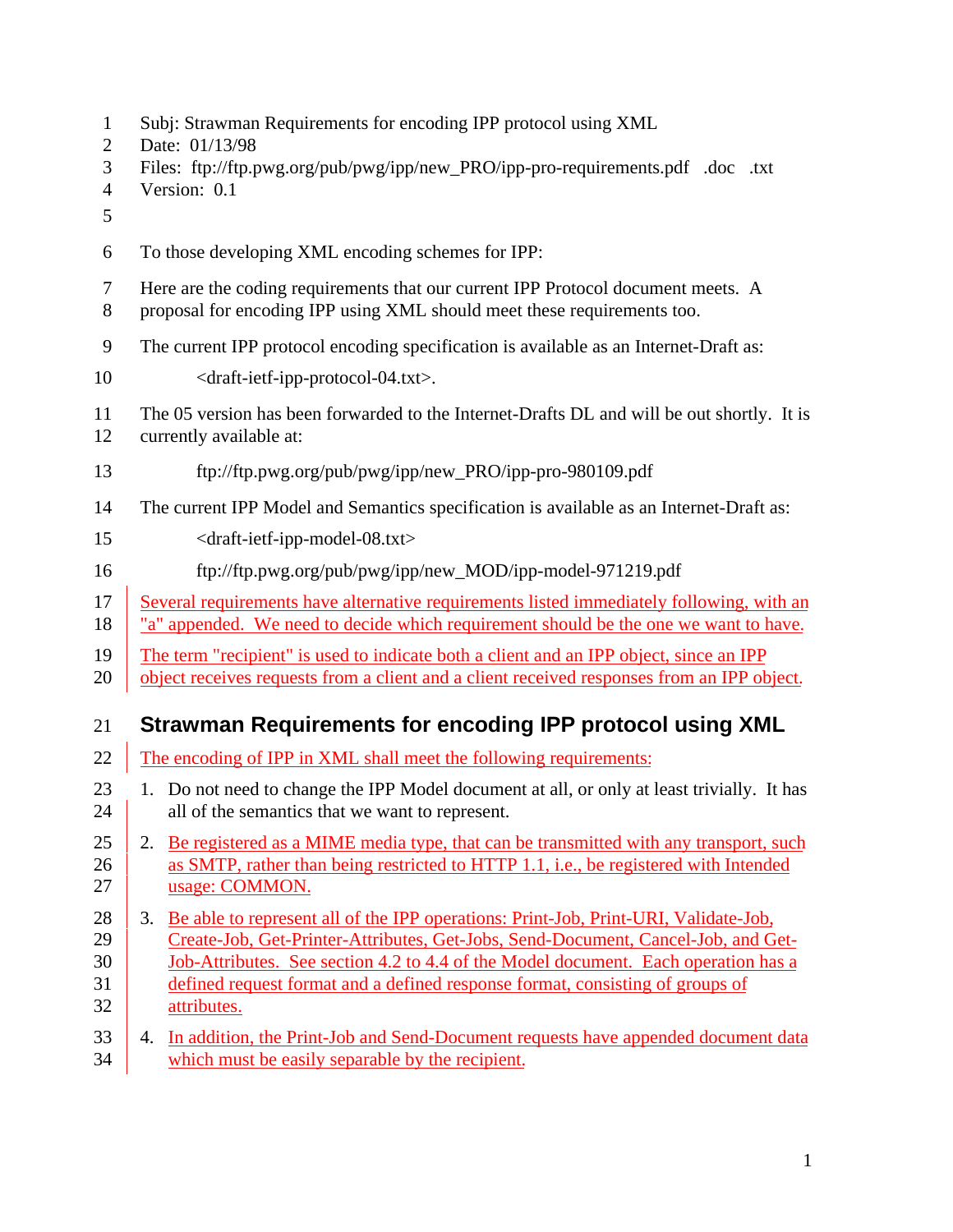| 35<br>36                         |    | 5. The appended document must be able to be any text or binary document format,<br>including an XML document itself.                                                                                                                                                                                                                                                                                                                                              |
|----------------------------------|----|-------------------------------------------------------------------------------------------------------------------------------------------------------------------------------------------------------------------------------------------------------------------------------------------------------------------------------------------------------------------------------------------------------------------------------------------------------------------|
| 37<br>38<br>39                   | 6. | Also the Send-Document request must be able to be sent with no document (if this is<br>a problem for XML, we could add a new operation, say, Close-Job, to close a multi-<br>document job without sending a document).                                                                                                                                                                                                                                            |
| 40<br>41                         | 7. | It must be possible for any version of a recipient to detect that a request or response is<br>a later or earlier version for all future versions.                                                                                                                                                                                                                                                                                                                 |
| 42<br>43<br>44<br>45<br>46<br>47 |    | 8. Need to be able to represent all of the attribute syntaxes (data types) that are in<br>Section 4.1 of the Model document: 'text', 'textWithLanguage', 'name',<br>'nameWithLanguage', 'keyword', 'enum', 'uri', 'uriScheme', 'charset', 'naturalLanguage',<br>'mimeMediaType', 'octetString', 'boolean', 'integer', 'rangeOfInteger', 'dateTime',<br>resolution, and l set Of X' (multi-valued attributes). A 'dictionary' value is reserved<br>for the future. |
| 48<br>49<br>50<br>51             |    | 82a. A different, more natural to XML, method for overriding the natural language for<br>'text' and 'name' attributes than using the 'textWithLanguage' and<br>'nameWithLanguage' attribute syntaxes would be acceptable.                                                                                                                                                                                                                                         |
| 52<br>53                         |    | 8b. A different, more natural to XML, method for grouping a bunch of attributes as<br>the value of an attribute would be acceptable to having a 'dictionary' attribute syntax.                                                                                                                                                                                                                                                                                    |
| 54<br>55<br>56<br>57             |    | 9. Keywords are used to identify attributes and attribute values and are specified in<br>lower case US-ASCII and U.S. English and allow hyphen (-), dot (.) and underscore<br>$(\_)$ .                                                                                                                                                                                                                                                                            |
| 58<br>59                         |    | 93a. Using keywords to identify attribute syntaxes would be desirable, though not<br>currently done in our current IPP protocol.                                                                                                                                                                                                                                                                                                                                  |
| 60<br>61<br>62<br>63             |    | 10. Implementers must be able to add private keywords using private keyword syntax for<br>which clash with other implementers' private keywords is not possible. Implication:<br>a recipient must be able ignore any attributes (and values) not recognized and/or<br>supported and continue parsing a request or response.                                                                                                                                       |
| 64<br>65<br>66<br>67             |    | 11. The PWG must be able to add additional attribute syntaxes following a registration<br>procedure that includes PWG review. Implication: a recipient must be able ignore<br>any attributes (and values) not recognized and/or supported and continue parsing a<br>request or response.                                                                                                                                                                          |
| 68<br>69<br>70                   |    | 12. Implementers must be able to include private attribute syntaxes in conforming<br>interchange. Implication: a recipient must be able ignore any attribute syntaxes not<br>supported and continue parsing a request or response.                                                                                                                                                                                                                                |
| 71<br>72<br>73                   |    | $106a$ . It would be desirable if clashes with other implement private attribute syntaxes<br>could be guaranteed to be avoided - something that our current IPP encoding does not<br>solve, since attribute syntaxes are encoded as integers without a registration scheme.                                                                                                                                                                                       |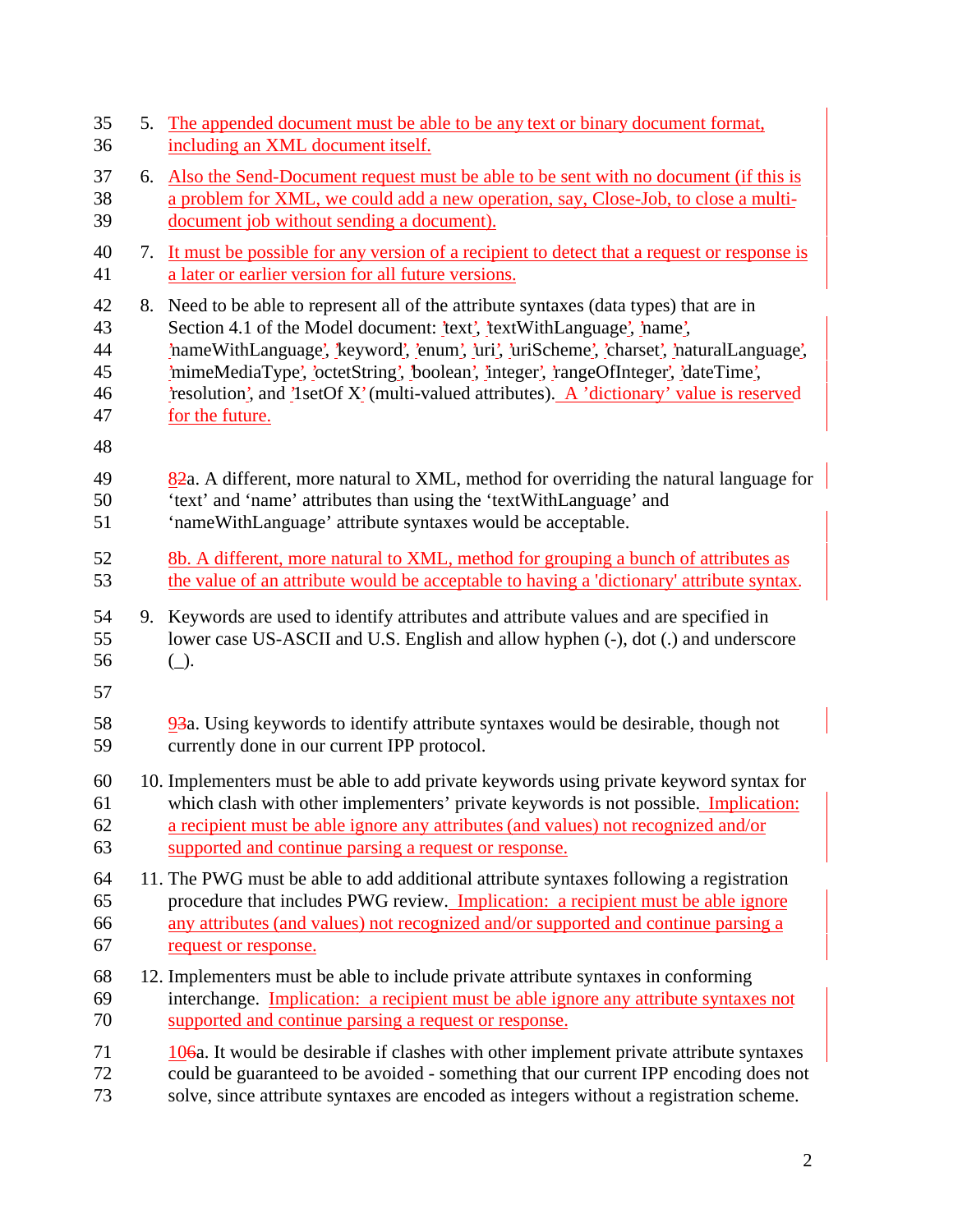- Using keywords for attribute syntaxes would be a way to achieve such name clash avoidance.
- 13. Implementers must be able to add private enum values.
- 14. Attributes must be identified by keywords in US-ASCII and US-English.
- 15. Some attribute syntaxes must be able to be defined to be a value that contains several distinct specific data types in a specific order, like a C struct. Currently, each such 80 value must be present, there is no need for values to be optional in such a structure.
- 81 16. Attributes must be able to be multi-valued, i.e., to have multiple instances of the value.
- 83 17. The syntax specification must be able to indicate which attribute are permitted to be 84 multi-values, and which must be single valued.
- 85 18. Any attribute must be able to have "out-of-band" values, i.e., values that can be used 86 with any attribute and attribute syntax. Currently, we have the following "out-of-87 band" values: 'unsupported', 'unknown', 'no-value with 'default' reserved for the future.
- 89 19. Some attributes must be able to have more than one attribute syntax defined for them, such as 'keyword' and 'name' (or 'text' and 'textWithLanguage' if that mechanism is used for overriding natural language on an attribute value by attribute value basis).
- 20. An instance of a multi-valued attribute must be able to employ any of the attribute syntaxes defined for it. For example be able to mix 'keyword' and 'name' values.
- 21. Each value of an attribute needs to identify which attribute syntax it is using.
- 22. The 'text' and 'name' attribute syntaxes must be able to represent any ISO 10646 character, probably using utf-8 encoding.
- 23. The 'text' and 'name' attribute values must be representable in other charsets than utf-8. Possibly, some simple coding transformation may be required by the client for some charsets. There is no need for this to be done on an attribute by attribute basis. Only a single request or a single response needs to be in a charset specified in the
- interchange.
- 24. It must be possible to group attributes in an interchange into several groups.
- 103 For requests: Operation attributes and Job Template attributes.
- 104 For responses: Operation attributes, Job Attributes, Printer Attributes, Job
- Description Attributes, Printer Descriptions Attribute, Unsupported Attributes.
- 25. Attribute groups must be identified as to which group.
- 107 26. The syntax definition should restrict the order of occurrence of attribute groups.

## 108 27. The recipient should be able to ignore entire attribute groups that are not recognized 109 and/or supported.